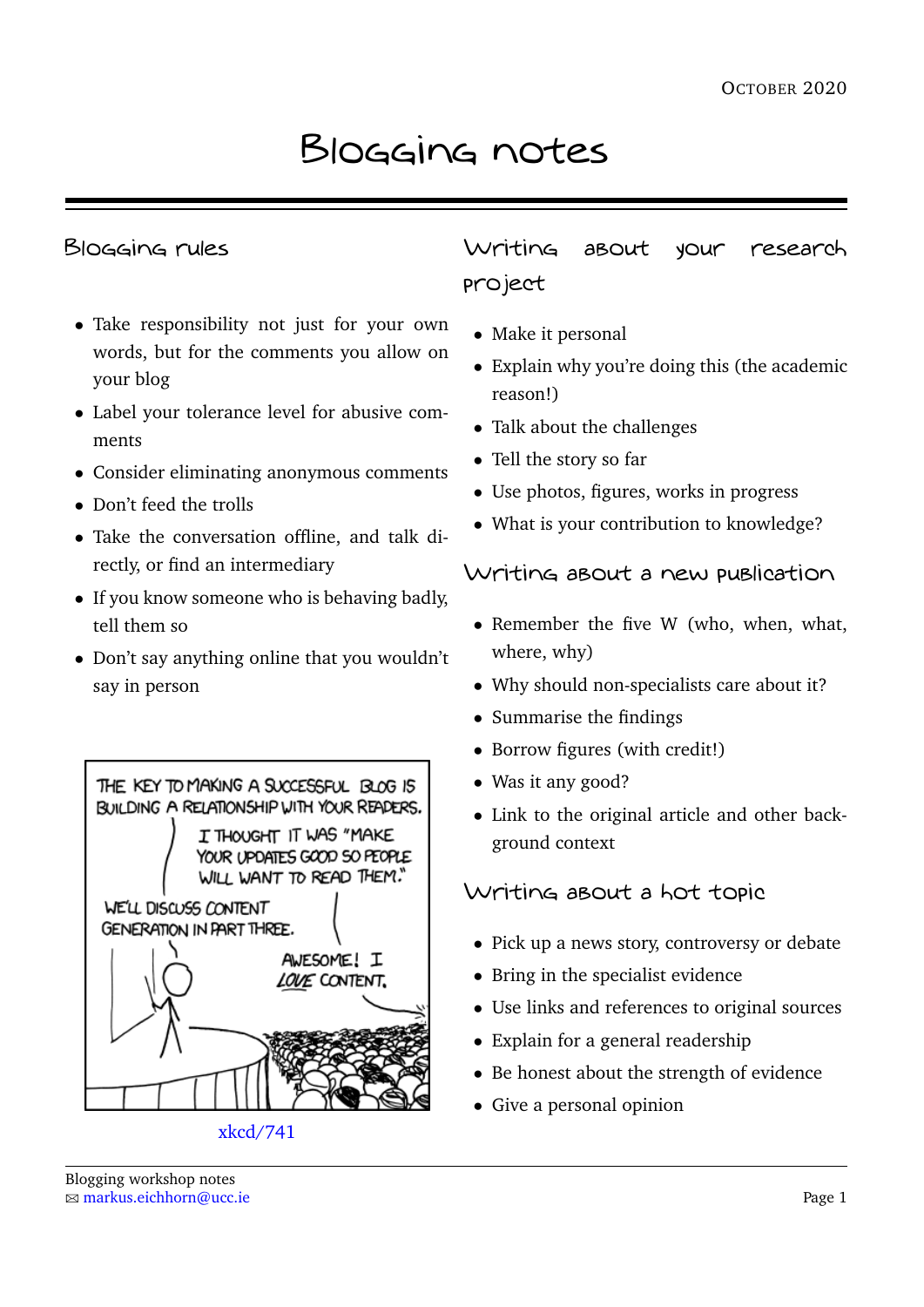# Recommended blogs

These are ones I've read myself. Naturally they're focussed on ecology and evolution. I accept no responsibility for the content, and I don't always agree with them, but that's the point. The PDF version comes with links.

#### [Dynamic Ecology](http://dynamicecology.wordpress.com/)

This has become a go-to blog for ecologists. A team of contributors post on current issues in the field, along with notices (e.g. job postings) or commentaries. Has become well known for introducing several major debates in the field, particularly about zombie ideas or statistical machismo (search the posts).

#### [Hope Jahren Sure Can Write](http://hopejahrensurecanwrite.com/)

A much more personal blog, in which Hope Jahren comments on issues affecting a life in science, particularly from the perspective of a female academic. It's not just about her though; she uses her experience to address broader issues.

#### [Small Pond Science](http://smallpondscience.com/)

Another blogging collective, this time reporting from the perspective of scientists working in teaching-focussed institutions. Given that the primacy of research is assumed by so much of the academy, this gives a different viewpoint on how science should be taught and communicated.

#### [Not Exactly Rocket Science](http://phenomena.nationalgeographic.com/blog/not-exactly-rocket-science/)

Ed Yong is an unusual case of a research scientist who started a blog in his spare time, then as it became increasingly popular gave up the day job to become a full-time science journalist. His

blog continues though, now syndicated by National Geographic, and reporting on whatever new research takes his eye.

# [The EEB and Flow](http://evol-eco.blogspot.ca/)

A strictly science blog on ecology and evolutionary biology which comments on recent publications and big issues.

#### [Tenure, She Wrote](http://tenureshewrote.wordpress.com/)

A collaborative blog written by women in academia from all career stages, institutions, disciplines, and opinions.

Some others that I check occasionally are Jacqueline Gill's [The Contemplative Mammoth,](http://contemplativemammoth.wordpress.com/) which covers palaeoecology and its implications for modern-day ecology and climate change, and Florian Hartig's [theoretical ecology](http://theoreticalecology.wordpress.com/) blog.

If you want to see whether I can follow my own advice then my forest ecology blog is at [Trees in](http://contemplativemammoth.wordpress.com/) [Space.](http://contemplativemammoth.wordpress.com/)

# Others

I can't vouch for these myself but they have been recommended by others. If you want to find new ideas and blogs to read then choose one you like and check their blogroll.

#### [Nothing in Biology Makes Sense](http://nothinginbiology.org/)

[Biodiverse Perspectives:](http://www.biodiverseperspectives.com/) graduate students writing about biodiversity science. In other words, bloggers very much like yourselves.

[Genomicron:](http://www.genomicron.evolverzone.com/) all about genomes.

[Neuro Dojo:](http://neurodojo.blogspot.co.uk/) I honestly don't know what neuroethology is, but if you do, then this might be a blog for you.